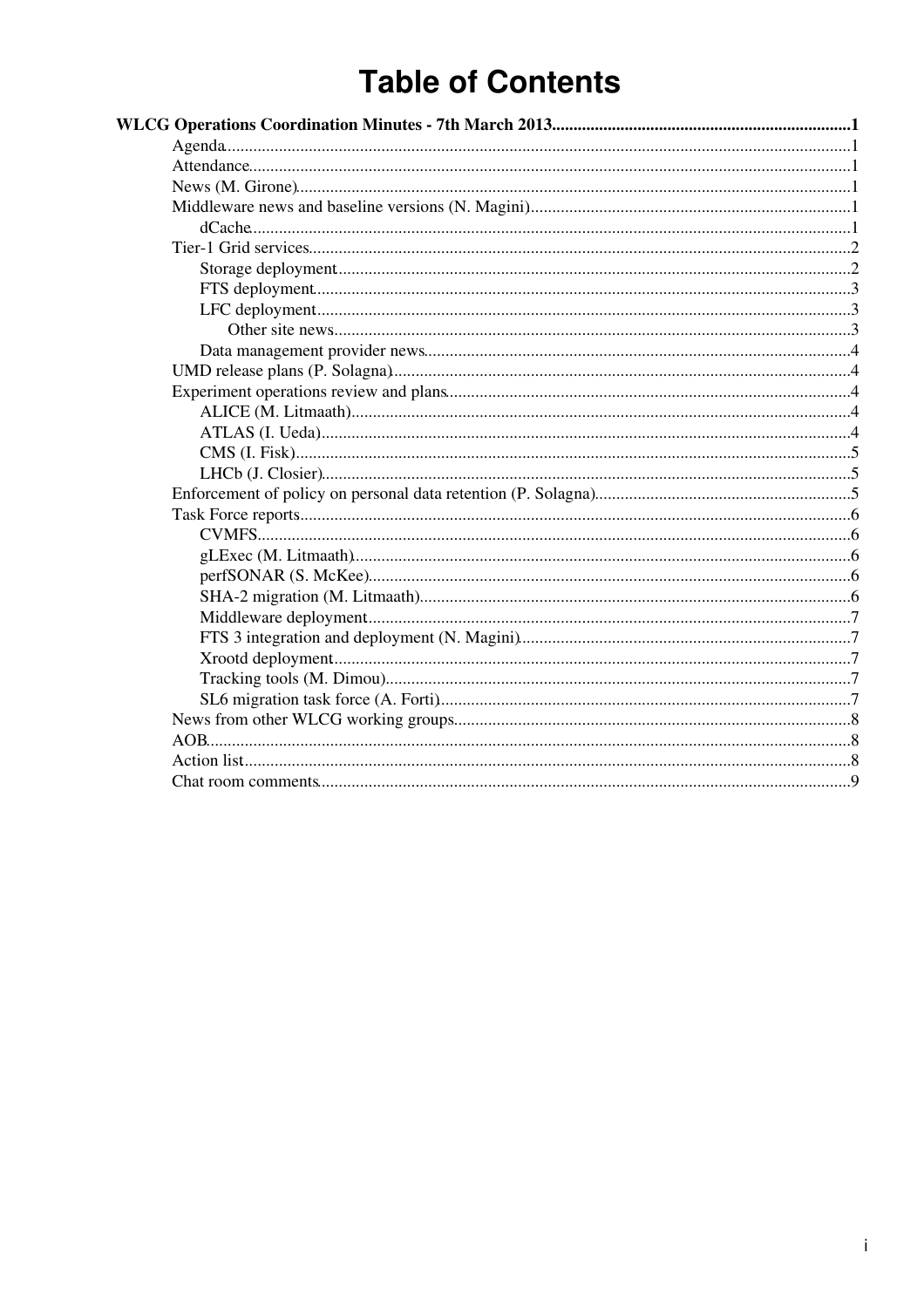# <span id="page-1-0"></span>**WLCG Operations Coordination Minutes - 7th March 2013**

## <span id="page-1-1"></span>**Agenda**

• <http://indico.cern.ch/conferenceDisplay.py?confId=239108>

## <span id="page-1-2"></span>**Attendance**

- Local: Maria Girone (chair), Andrea Sciabà (secretary), Maria Dimou, Ian Fisk, Maarten Litmaath, Massimo Lamanna, Xavier Espinal, Felix Lee, Andrea Valassi, Simone Campana, Michail Salichos, Nicolò Magini, Ikuo Ueda, Maite Barroso Lopez, Luca Mascetti, Alessandro Di Girolamo.
- Remote: Alessandra Forti, Renaud Vernet, Massimo Sgaravatto, Joel Closier, Shawn McKee, Christoph Wissing, Peter Solagna, Stephen Burke, Daniele Bonacorsi, Di Qing, Gareth Smith, Jeremy Coles, Burt Holzman, Ron Trompert.
- Apologies: Ian Collier

## <span id="page-1-3"></span>**News (M. Girone)**

From today we have a standing agenda item for the first meeting of each month about news from EGI, in particular about UMD updates.

From this week the daily WLCG operations meeting has become twice a week: Maria D. (SCOD this week) reports that the meeting duration did not increase.

## <span id="page-1-4"></span>**Middleware news and baseline versions (N. Magini)**

<https://twiki.cern.ch/twiki/bin/view/LCG/WLCGBaselineVersions>

Minor changes: there is a patch for the WMS client that fixes the known issue in the EMI-2 UI causing a fraction of WMS jobs to abort. Sites with an EMI-2 UI are encouraged to upgrade.

### <span id="page-1-5"></span>**dCache**

As dCache 1.9.\* is reaching end of support at the end of April, all Tier-1 and Tier-2 sites should consider upgrading to the new golden release  $(2.2^*)$  as soon as possible; EGI (according to a policy agreed with WLCG) has a hard deadline for decommissioning dCache (as any other service) one month after end of support, which for dCache would be on May 31. For Tier-1 sites this is not trivial because they need to test their interfaces to the tape backends; only NL-T1 and NDGF have already moved to 2.2.

Maria G. asks what concrete action might be proposed; Nicolò suggests to open GGUS tickets to the Tier-1's to know about issues, schedules and plans; concerning Tier-2's, they should have less problems in upgrading and a more aggressive schedule should be possible.

Maarten thinks that for Tier-2's this is the usual business of upgrading services becoming obsolete and this is normally taken care of by EGI, so WLCG operations coordination should mainly worry about Tier-1 sites. Still, in the past in similar situations sites upgraded dCache by themselves without need for a strong orchestration.

Maria G. suggests to use the Tier-1 storage service table in the minutes for sites to communicate their upgrade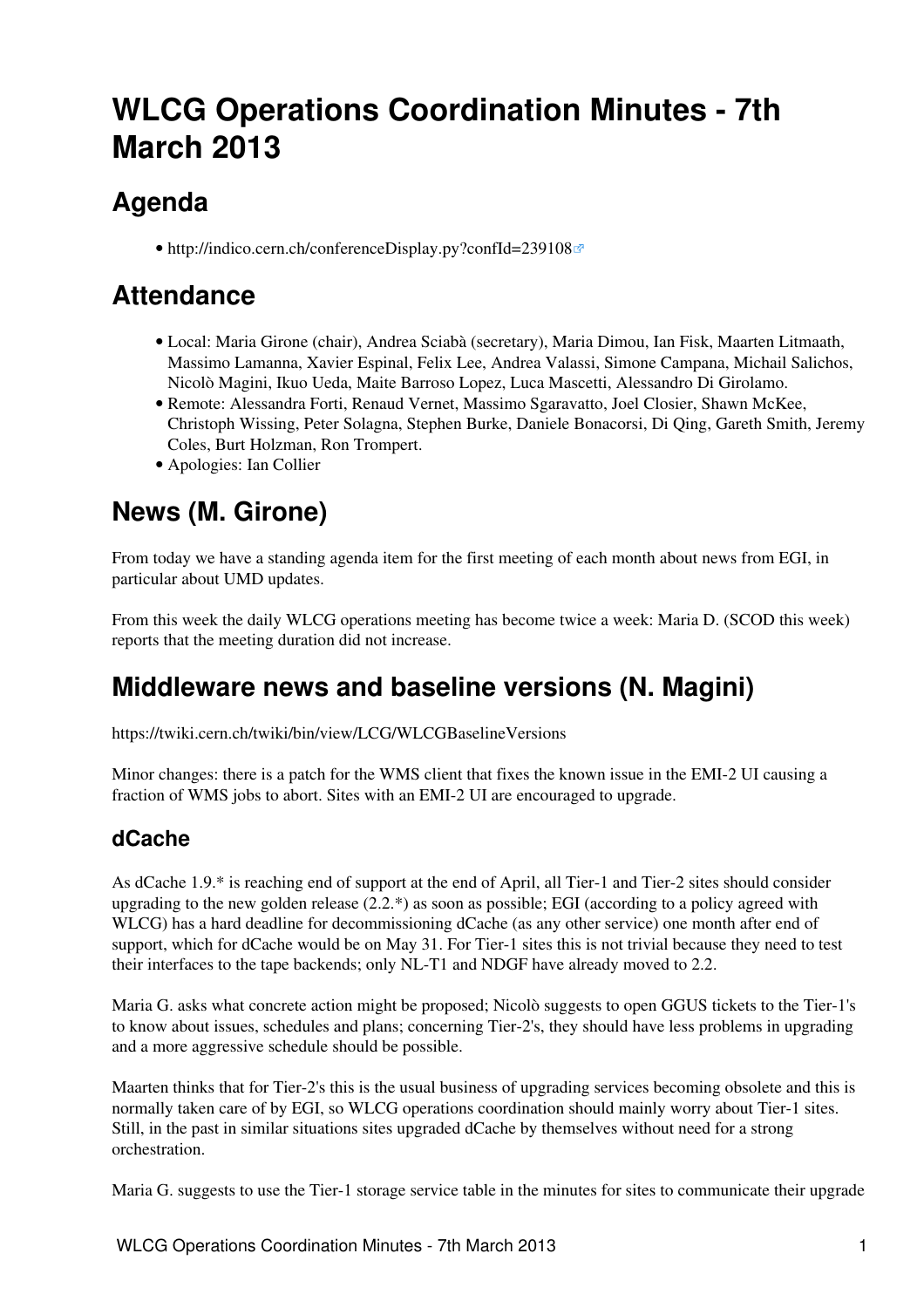plans. Concerning Tier-2's, it is easy to build a list of Tier-2's needing to upgrade for each VO using the BDII. It is decided that such lists will be generated and sites informed.

Joel says that it is not clear which version of the lcg\_util and the DPM clients should be installed, as it is not explicitly said in the baseline versions table. It is decided that this information will be added to the table.

It is stressed again that the baseline versions table lists the versions that for WLCG must **at least** be installed, but the general rule is that the latest versions are even better, and any exception to the rule will be made explicit.

## <span id="page-2-0"></span>**Tier-1 Grid services**

#### <span id="page-2-1"></span>**Storage deployment**

| <b>Site</b> | <b>Status</b>                                                                                                                                                                                                                                                                                                                                                               | <b>Recent changes</b>                                                                                                                           | <b>Planned changes</b>                                                                                                                                                                                                                                                                                                                                                                                       |
|-------------|-----------------------------------------------------------------------------------------------------------------------------------------------------------------------------------------------------------------------------------------------------------------------------------------------------------------------------------------------------------------------------|-------------------------------------------------------------------------------------------------------------------------------------------------|--------------------------------------------------------------------------------------------------------------------------------------------------------------------------------------------------------------------------------------------------------------------------------------------------------------------------------------------------------------------------------------------------------------|
| <b>CERN</b> | <b>CASTOR:</b><br>2.1.13-9 being deployed next week for all<br>experiments (already in production on<br>CASTORPUBLIC) / SRM-2.11 for all<br>instances.<br>EOS:<br>ALICE (EOS 0.2.20 / xrootd 3.2.5)<br>ATLAS (EOS 0.2.28 / xrootd 3.2.7 /<br>BeStMan2-2.2.2)<br>CMS (EOS 0.2.29 / xrootd 3.2.7 /<br>BeStMan2-2.2.2)<br>LHCb (EOS 0.2.29 / xrootd 3.2.7 /<br>BeStMan2-2.2.2) |                                                                                                                                                 | CASTOR: Close the possibility<br>to update files (files will be<br>immutable) - feature barely<br>used (0.01/million)<br>CASTOR: root protocol will be<br>phased out, barely used (will<br>contact users still using it)<br>EOS: upgrades to $0.2.29$ for<br>ALICE will be scheduled in<br>agreement with the experiment<br>New Bestman2 release to be<br>tested, packaged and deployed<br>(bugfix for sha2) |
| <b>ASGC</b> | CASTOR 2.1.13-9<br><b>CASTOR SRM 2.11-2</b><br>DPM 1.8.6-1<br>xrootd<br>$3.2.7 - 1$                                                                                                                                                                                                                                                                                         | Feb 25th: unscheduled<br>downtime to OPN links<br>due to fire<br>Feb 26th: scheduled<br>downtime for CASTOR<br>2.1.13 and DPM 1.8.6<br>upgrades | None                                                                                                                                                                                                                                                                                                                                                                                                         |
| <b>BNL</b>  | dCache 1.9.12.10 (Chimera, Postgres 9 w/None<br>hot backup)<br>http (aria2c) and xrootd/Scalla on each<br>pool                                                                                                                                                                                                                                                              |                                                                                                                                                 | None                                                                                                                                                                                                                                                                                                                                                                                                         |
| <b>CNAF</b> | StoRM 1.8.1 (Atlas, CMS, LHCb)                                                                                                                                                                                                                                                                                                                                              |                                                                                                                                                 |                                                                                                                                                                                                                                                                                                                                                                                                              |
| <b>FNAL</b> | dCache 1.9.5-23 (PNFS, postgres 8 with<br>backup, distributed SRM) httpd=2.2.3<br>Scalla xrootd 2.9.7/3.2.4-1.osg<br>Oracle Lustre 1.8.6<br>EOS 0.2.22-4/xrootd 3.2.4-1.osg with<br>Bestman 2.2.2.0.10                                                                                                                                                                      |                                                                                                                                                 |                                                                                                                                                                                                                                                                                                                                                                                                              |
| IN2P3       | dCache 1.9.12-16 (Chimera) on SL6 core<br>servers and 1.9.12-24 on pool nodes<br>Postgres 9.1<br>xrootd $3.0.4$                                                                                                                                                                                                                                                             |                                                                                                                                                 |                                                                                                                                                                                                                                                                                                                                                                                                              |
| KIT         | dCache                                                                                                                                                                                                                                                                                                                                                                      |                                                                                                                                                 |                                                                                                                                                                                                                                                                                                                                                                                                              |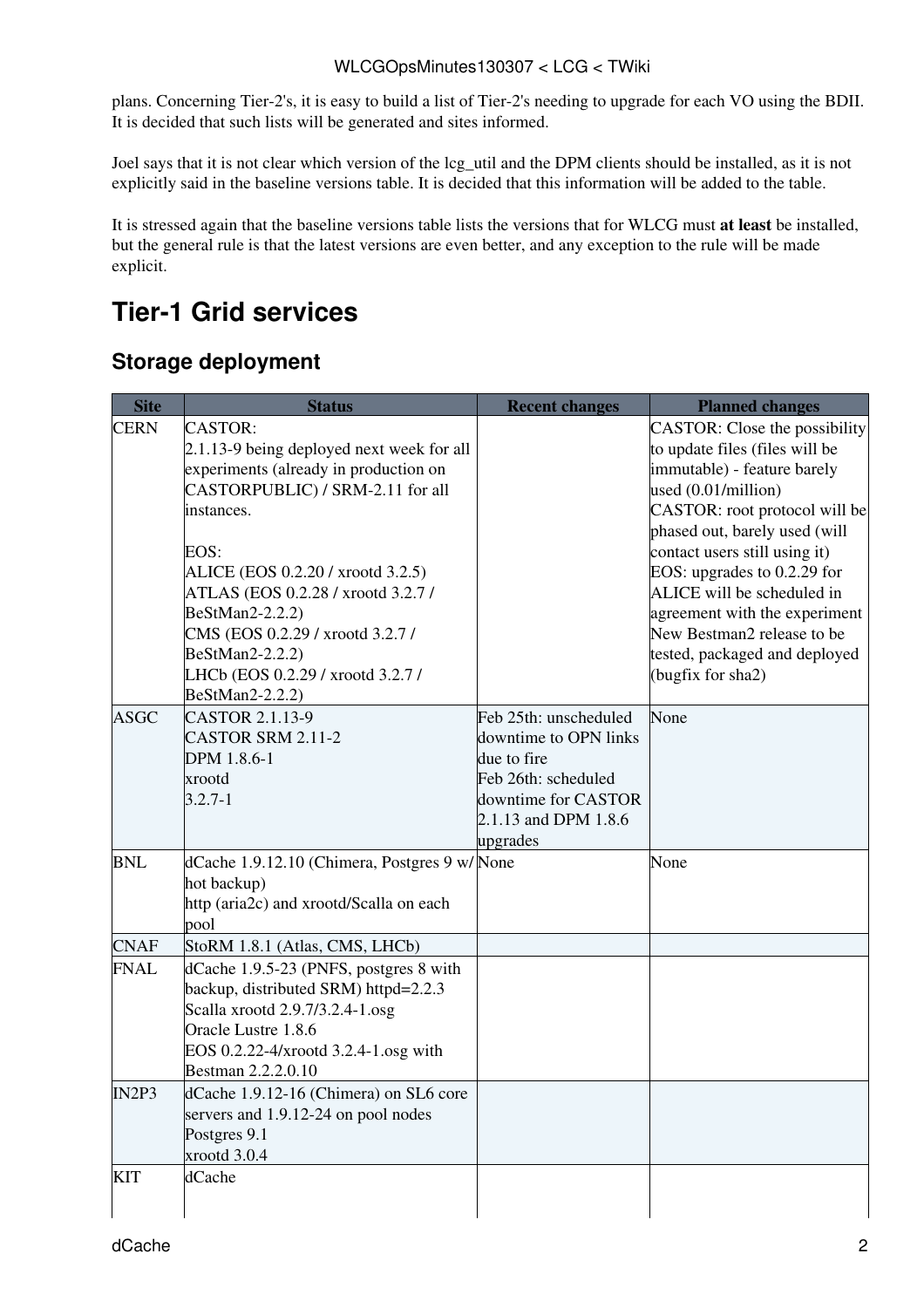#### WLCGOpsMinutes130307 < LCG < TWiki

|             | · atlassrm-fzk.gridka.de: 1.9.12-11<br>(Chimera)<br>· cmssrm-fzk.gridka.de: 1.9.12-17<br>(Chimera)<br>• lhcbsrm-kit.gridka.de: 1.9.12-24<br>(Chimera)<br>xrootd (version 20100510-1509_dbg) |          |                                                                                        |
|-------------|---------------------------------------------------------------------------------------------------------------------------------------------------------------------------------------------|----------|----------------------------------------------------------------------------------------|
| <b>NDGF</b> | dCache 2.3 (Chimera) on core servers.<br>Mix of 2.3 and 2.2 versions on pool<br>nodes.                                                                                                      |          |                                                                                        |
| $NL-T1$     | dCache 2.2.4 (Chimera) (SARA), DPM<br>1.8.2 (NIKHEF)                                                                                                                                        |          | Mon 11th network<br>maintenance                                                        |
| <b>PIC</b>  | dCache 1.9.12-20 (Chimera) - doors at<br>1.9.12-23                                                                                                                                          |          |                                                                                        |
| <b>RAL</b>  | CASTOR 2.1.12-10<br>$2.1.13-9$ (tape servers)<br>SRM 2.11-1                                                                                                                                 | 2.1.13-9 | Upgraded tape servers to Upgrading WN CASTOR<br>clients, NS and stagers to<br>2.1.13-9 |
|             | TRIUMF dCache 1.9.12-19(Chimera)                                                                                                                                                            |          | doing further tests with java7,<br>may upgrade to dcache 2.2.8 in<br>April             |

#### <span id="page-3-0"></span>**FTS deployment**

| <b>Site</b> | <b>Version</b>                  |      | <b>Recent changes Planned changes</b> |
|-------------|---------------------------------|------|---------------------------------------|
| <b>CERN</b> | 2.2.8 - transfer-fts-3.7.12-1   |      |                                       |
| ASGC        | 2.2.8 - transfer-fts-3.7.12-1   |      |                                       |
| BNL         | 2.2.8 - transfer-fts-3.7.10-1   | None | None                                  |
| <b>CNAF</b> | 2.2.8 - transfer-fts-3.7.12-1   |      |                                       |
| <b>FNAL</b> | 2.2.8 - transfer-fts-3.7.12-1   |      |                                       |
| IN2P3       | 2.2.8 - transfer-fts-3.7.12-1   |      |                                       |
| <b>KIT</b>  | 2.2.8 - transfer-fts-3.7.12-1   |      |                                       |
| <b>NDGF</b> | 2.2.8 - transfer-fts-3.7.12-1   |      |                                       |
| $NL-T1$     | 2.2.8 - transfer-fts-3.7.12-1   |      |                                       |
| <b>PIC</b>  | 2.2.8 - transfer-fts-3.7.12-1   |      |                                       |
| RAL         | 2.2.8 - transfer-fts-3.7.12-1   |      |                                       |
| TRIUMF      | $2.2.8$ - transfer-fts-3.7.12-1 |      |                                       |

#### <span id="page-3-1"></span>**LFC deployment**

| <b>Site</b> | <b>Version</b>                              | OS.          | <b>Backend</b> | <b>WLCG VOs</b>                   | <b>Upgrade</b> |
|-------------|---------------------------------------------|--------------|----------------|-----------------------------------|----------------|
|             |                                             | distribution |                |                                   | plans          |
| <b>BNL</b>  | $1.8.0 - 1$ for T1 and 1.8.3.1-1 SL5, gLite |              | Oracle         | <b>ATLAS</b>                      | None           |
|             | for US T <sub>2s</sub>                      |              |                |                                   |                |
| <b>CERN</b> | $1.8.6 - 1$                                 | SLC6, EMI2   |                | Oracle 11 ATLAS, LHCb, OPS, ATLAS |                |
|             |                                             |              |                | Xroot federations                 |                |

#### <span id="page-3-2"></span>**Other site news**

Xavi adds that CERN plans to drop the possibility to update files (as is almost never used) and the support for the root (**not** xroot!) protocol in CASTOR.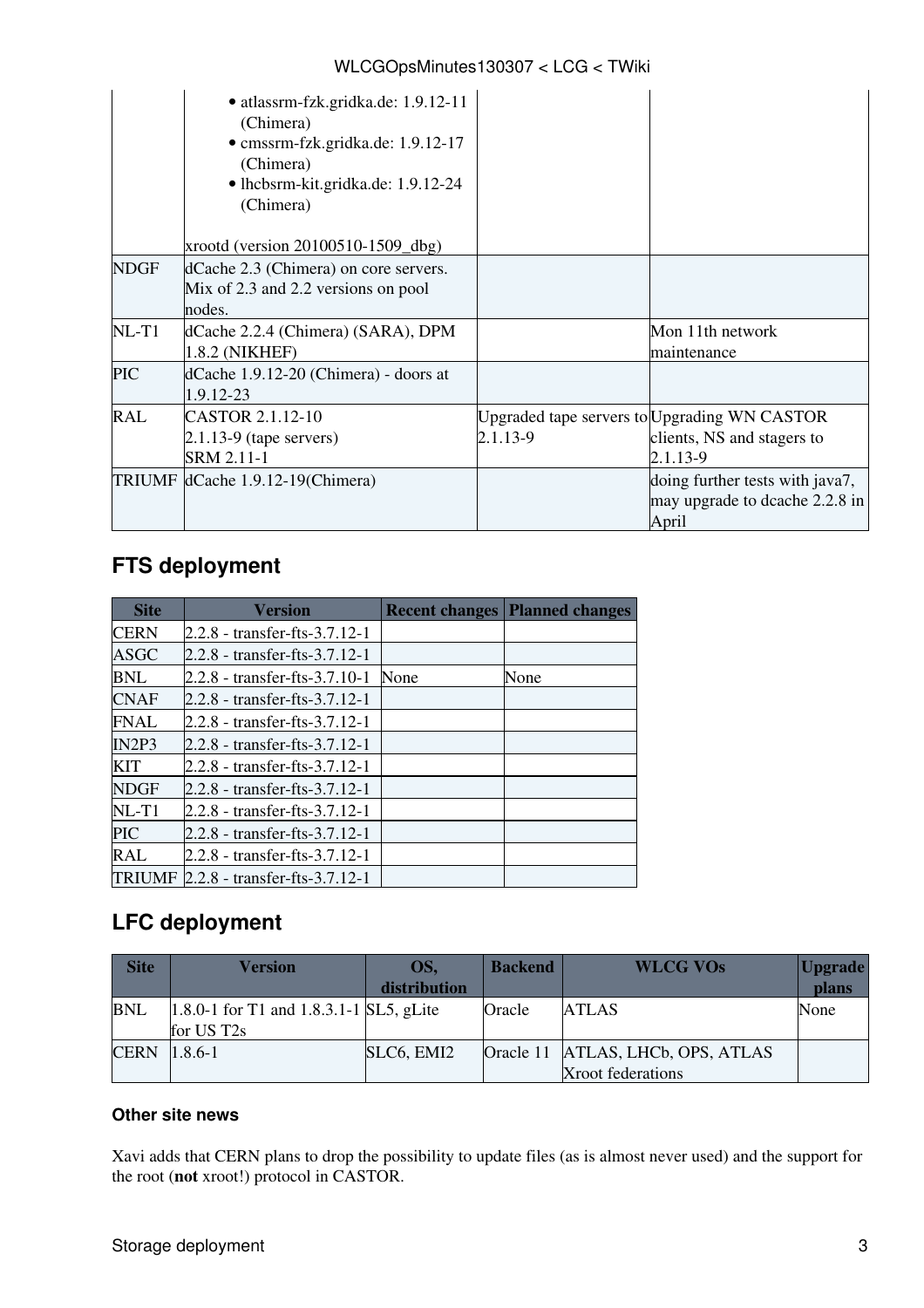#### <span id="page-4-0"></span>**Data management provider news**

## <span id="page-4-1"></span>**UMD release plans (P. Solagna)**

In February there were updates in UMD 1 (mostly security fixes) and in UMD 2, clearing up the queue of updates from EMI-2 apart from some released in January, which should be released only after the first EMI-3 release makes it to UMD (end of April, sooner if possible). EGI proposed a prioritisation of EMI-3 products (high priority and medium priority) for the first UMD 3.0 release: it is expected that all high priority and most medium priority will make it; feedback can be provided until March 15. EGI proposes to create UMD 3.0 for the EMI-3 products, which helps in keeping them separated from EMI-2 and makes its eventual decomissioning easier. The only negative effect would be the need for sites to change the repository configuration for new services. Yet another UMD major release will be likely needed after the end of EMI/IGE. Again, feedback is welcome before March 15.

It is agreed that the creation of UMD 3.0 is the way to go.

## <span id="page-4-2"></span>**Experiment operations review and plans**

### <span id="page-4-3"></span>**ALICE (M. Litmaath)**

- Central services: on Feb 25 the AliEn catalogue DB was moved to a new, more powerful machine to sustain its steady growth -  $10^9$  entries were reached on Feb 21.
- KISTI
	- GLORIAD-CERN network maintenance on Feb 27 made the site unusable for 1 day instead ♦ of the expected 1h downtime
	- ♦ main disk SE was unstable for 3 days, OK again since early March 4
- $\bullet$  KIT
- disk SE was unstable for 3 days, leading to high load on the central firewall when jobs failed ♦ over to remote SEs; fixed since March 4 late afternoon

### <span id="page-4-4"></span>**ATLAS (I. Ueda)**

Activities:

- The important winter conference started == the majority of the very important production/analysis jobs are done.
	- starting a series of small scale (re)processing of real data (will trigger staging of data from T1 ♦ tapes)
	- ♦ starting some important production for later conferences
- ATLAS has been successfully commissioning the RU-T1 prototype (RRC-KI-T1) in ATLAS systems. RRC-KI-T1 has been included in ATLAS DDM. ♦
	- Transfer throughput, after first days of commissioning, is now up to 250MB/s ◊ sustained over a day with efficiency above 90%
	- FTS3 is used to send data to RRC-KI-T1. CERN FTS228 used to send data back from ◊ RRC-KI-T1 to CERN.
	- RRC-KI-T1 has been included in Panda. HammerCloud has been used to test (and stress test) ♦ the functionality of the production queue.
		- $\Diamond$  up to 1250 parallel jobs
		- ◊ tasks to validate the ATLAS delay stream have been submitted: some of them are now successfully finishing.
- we believe that the ATLAS experiences to commission the RRC-KI-T1 can be useful also to the other Experiments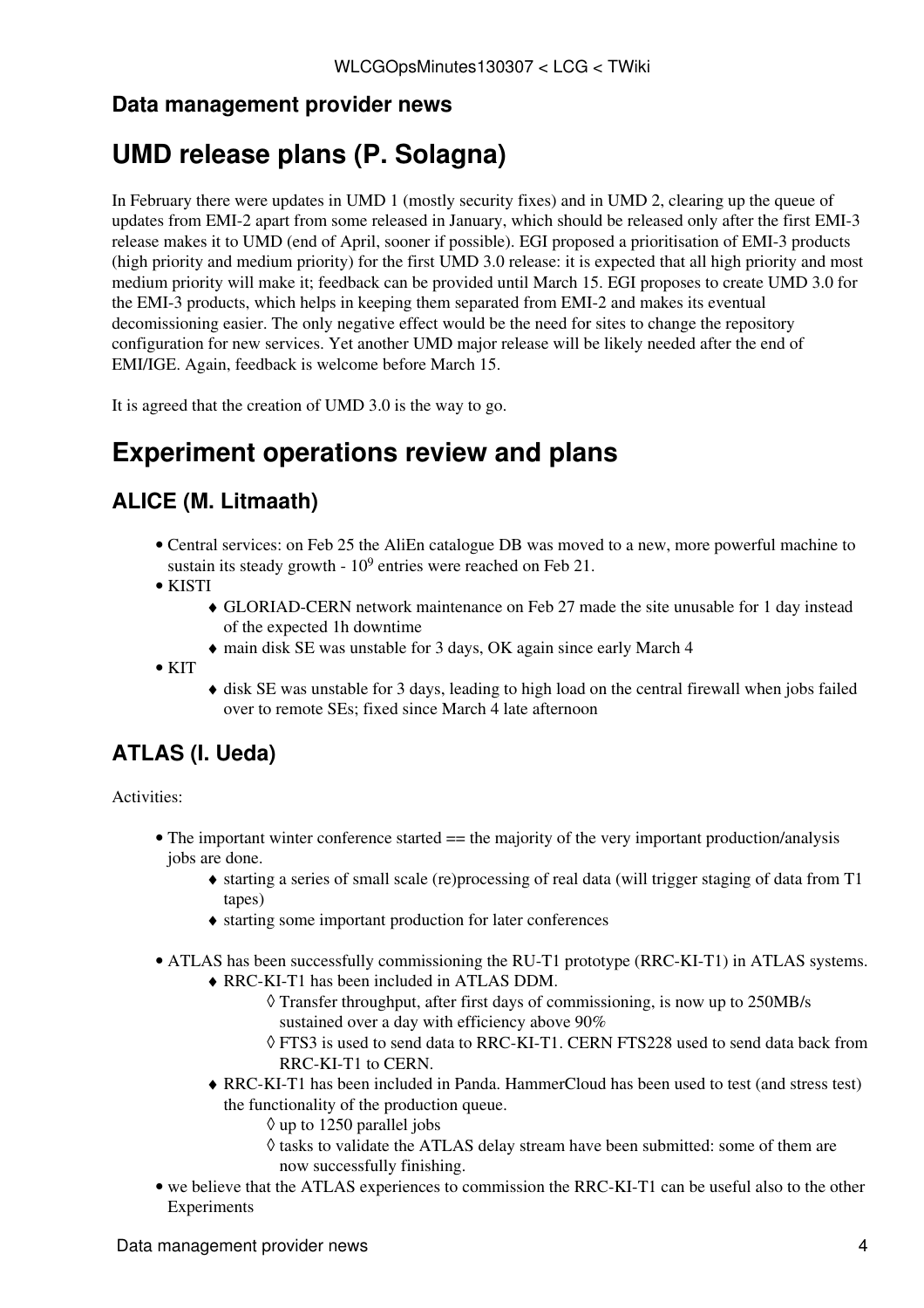#### Issues:

• SAM tests results delayed: ATLAS observed a problem in getting the latest results of SAM tests (input for Storage-Area-Automatic-Blacklisting system - SAAB) Monday and Tuesday 4 and 5 March.

SAM Team feedback:

- Monday: SAM update-20 intervention in the morning which caused delay up to Tuesday ♦ morning
- Tuesday: performances issue with one of status computation procedures (related to LCGR ♦ intervention) - recovered overnight

Concerning the SAM problem, Maria G. encourages to use a ticket next time for better tracking.

#### <span id="page-5-0"></span>**CMS (I. Fisk)**

- CMS is progressing well re-reconstructing the 2012 data
- Because all the T1 resources are taken for data re-reconstruction, CMS tested and is moving MC digitization and reconstruction workflows to big T2 sites, reading the input simulated events via xrootd
	- ♦ We started with the US T2 sites and will expand to German and Italian T2 sites soon
- Plan to reconfigure was generally approved and being worked on
	- ♦ Some delay in reconfiguring [LSF](https://twiki.cern.ch/twiki/bin/view/LCG/LSF) which we could use right now better for re-processing
		- ♦ Castor disk pools are being cleaned and we will ask soon to move them to EOS
- HLT cloud commissioning is progressing after the network reconfiguration
- Site issues: [IN2P3](https://twiki.cern.ch/twiki/bin/view/LCG/IN2P3)
	- After having problems with direct dcap reads and switching to xrootd reads, also hitting ♦ limitations in xrootd file access (bug was filed to dCache team)
	- Proposed several solutions involving fallback to local xrootd or even reading RAW data from ♦ CERN via xrootd to help with the situation
- ASGC:
	- evacuating custodial data and MC samples from ASGC: ♦
		- MC will go to CERN: transfers setup, checks with CERN IT for tape space complete, ◊ but transfers not approved yet
		- $\Diamond$  Data will be distributed amongst the other T1 sites to retain two copies on tape

It is clarified that also T2\_TW\_Taiwan will be shut down and that, accoding to the MoU agreements, CMS has 18 months to copy the custodial data out of ASGC, even if there will not be any CPU resources available much sooner than then. Nicolò and Ian add that realistically CMS will not need more than 1-2 months.

#### <span id="page-5-1"></span>**LHCb (J. Closier)**

• ask Grid Middleware to provide the libtool-ltdt dependency on LCG AA area. ([GGUS:91882](https://ggus.eu/ws/ticket_info.php?ticket=91882) $\sigma$ ).

## <span id="page-5-2"></span>**Enforcement of policy on personal data retention (P. Solagna)**

EGI proposes to extend the data retention policy for individual accounting records containing personal user information from 12 to 18 months from July 1st. The WLCG management and the WLCG security experts are well aware of this and did not make any objection before the deadline (tomorrow).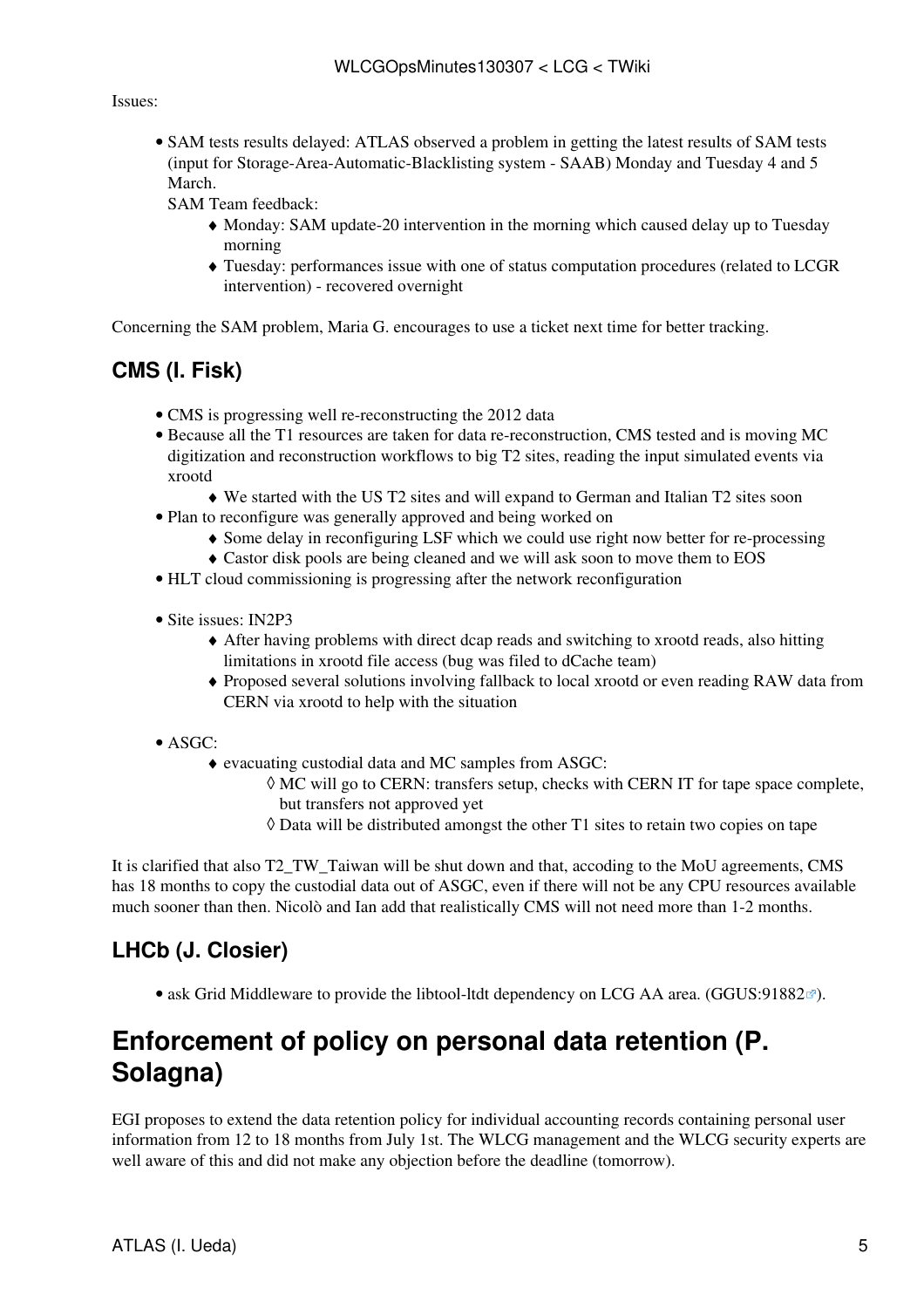## <span id="page-6-0"></span>**Task Force reports**

### <span id="page-6-1"></span>**CVMFS**

No report.

#### <span id="page-6-2"></span>**gLExec (M. Litmaath)**

- $\bullet$  CMS
- ♦ gLExec being used at 20 EGI sites, 15 OSG sites
- $\bullet$  [status](http://grid-monitoring.cern.ch/mywlcg/services/?vo=62&profile=14&monitored=1) <sup>a</sup> of gLExec tests (193 CE on March 6)
- $\Diamond$  only the CEs tested successfully: [here](http://grid-monitoring.cern.ch/mywlcg/services/?vo=62&profile=14&monitored=1&status=1)  $\degree$  (93 on March 6)
- LHCb The verification of the functionality in DIRAC should start next week.

Maria G. asks about the status of a plan with milestones. Maarten answers that he needs to know what timelines can work for the experiments. For CMS, Ian proposes July 1st to have at least 90% of sites with gLExec enabled and he will bring this up at the next CMS computing operations meeting.

Christoph asks if the *log-only* mode is considered acceptable. It is agreed that the *setuid* mode is the preferred solution but for those cases where it is not possible (there should be only a few) the *log-only* mode is still better than nothing.

### <span id="page-6-3"></span>**perfSONAR (S. McKee)**

- The basic services provided by perfSONAR-PS have Nagios plugins available to verify proper operation. We are preparing SAM/Nagios tests to test the hosts (this was introduced by Alessandra last time)
- The mesh functionality includes DISJOINT meshes where GroupA member can test to all GroupB members but there is no testing within GroupA or GroupB. This is being tested now
	- Additionally we have the ability to include JSON files at the mesh definition level. ♦ Working on best practice uses.
- We are testing the new release of perfSONAR 3.3RC1 and, soon, RC2. Expect final release of 3.3 this month, followed by a big push to get this in place within WCLG.

#### <span id="page-6-4"></span>**SHA-2 migration (M. Litmaath)**

• Still waiting for the new CERN CA, hopefully next week

The biggest concern is for those experiment services that use components known to have problems with SHA-2, like Gridsite and the Trust Manager. Still, these services are not many.

Generic links:

- [Jan pre-GDB update](https://indico.cern.ch/getFile.py/access?subContId=0&contribId=2&resId=1&materialId=slides&confId=222752)
	- ♦ [Jan pre-GDB minutes](https://twiki.cern.ch/twiki/bin/view/LCG/WLCGOpsMinutes130115#SHA_2_M_Litmaath)
- [RFC proxy and SHA-2 signature support in WLCG middleware](https://twiki.cern.ch/twiki/bin/view/LCG/RFCproxySHA2support)
- EGI links:
	- $\triangleq$  <https://documents.egi.eu/public/ShowDocument?docid=1291><sup>®</sup>
	- ◆ [https://wiki.egi.eu/wiki/EGI-JRA1\\_SHA2\\_Readiness](https://wiki.egi.eu/wiki/EGI-JRA1_SHA2_Readiness)
- OSG links:
	- ♦ <https://twiki.grid.iu.edu/bin/view/SoftwareTeam/Sha2Support>
	- ♦ <https://twiki.grid.iu.edu/bin/view/Security/HashAlgorithms>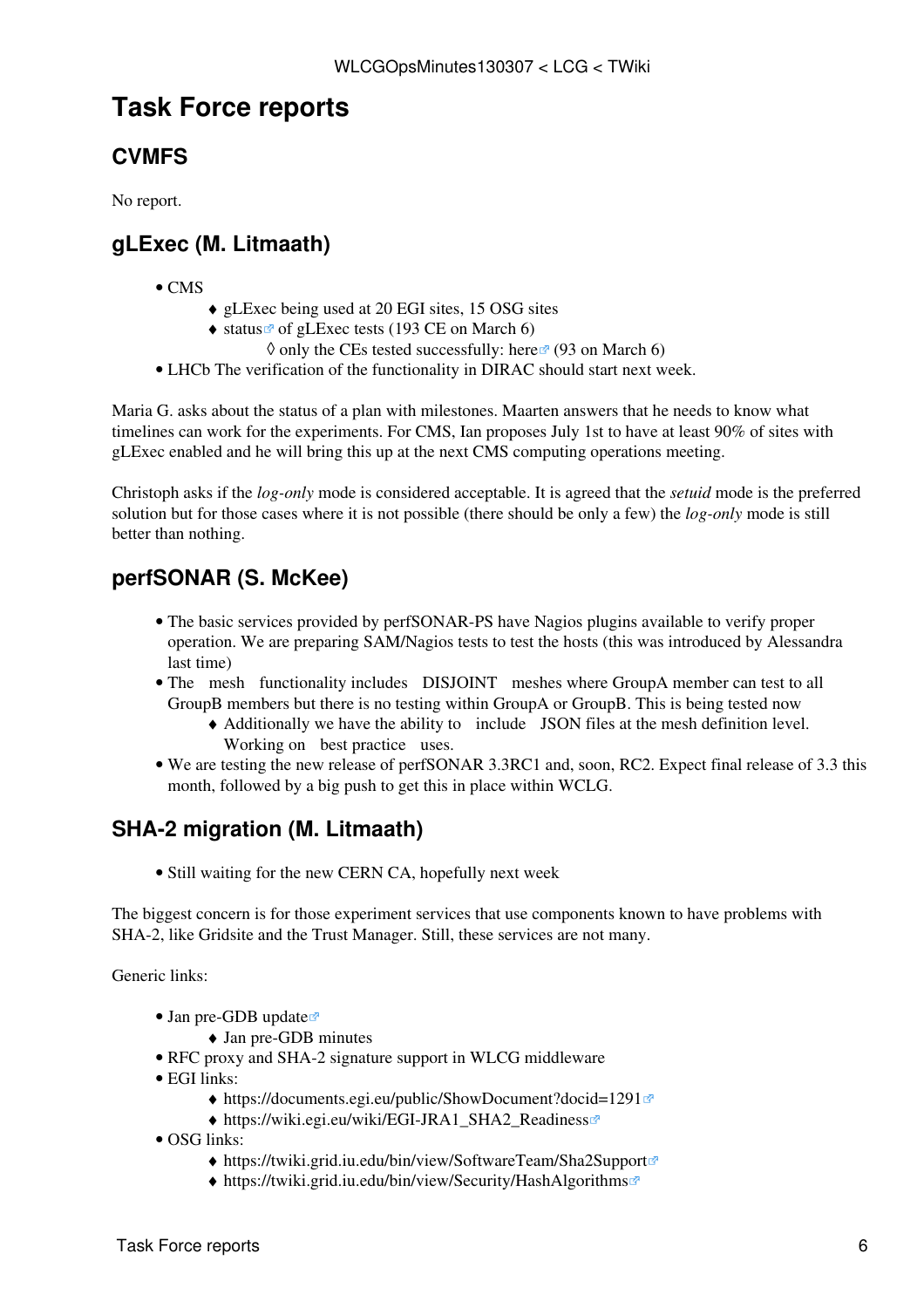#### <span id="page-7-0"></span>**Middleware deployment**

#### <span id="page-7-1"></span>**FTS 3 integration and deployment (N. Magini)**

- Stress testing and scalability testing results will be presented in the next WLCG FTS3 task force meeting and demo
- Integration testing: ATLAS used FTS3 pilot to populate new Russian T1 with production data; CMS T2 using FTS3 to import test data from all sites to verify effect of auto-tuning
- Bulk SRM BringOnline operation implementation has been completed, will be installed in the pilot sometime next week
- Retry failed transfers logic has been completed, categorization of the recoverable/non recoverable errors will be discussed in the next WLCG FTS3 task force meeting
- RESTful interface for transfer submission and status retrieval demonstrated

Maria G. asks what is the status of the deployment schedule. Nicolò and Alessandro answer that in the next TF meeting the results of the scale tests will be discussed and given that they are needed to make a deployment plan, they hope to be able to have a proposal by April.

Alessandro adds that there is a show-stopper for StoRM sites that have not upgraded to the EMI-2 1.10 version, which is mandatory for FTS-3 to work.

#### <span id="page-7-2"></span>**Xrootd deployment**

No report.

#### <span id="page-7-3"></span>**Tracking tools (M. Dimou)**

According to the last minutes •

https://twiki.cern.ch/twiki/bin/view/LCG/WLCGOpsMinutes130221#Tracking tools we can only report on savannah-jira migration progress after Easter when we shall define with the savannah developers the field mapping for the GGUS dev. tracker (migration example for the community).

We need a CMS contact to continue the savannah-ggus bridge migration to a GGUS only solution. • Implementation solutions were discussed on 2012/12/04 and are documented in [Savannah:131565](https://savannah.cern.ch/support/?131565) $\infty$ and [Savannah:134411](https://savannah.cern.ch/support/?134411) , [Savannah:134413](https://savannah.cern.ch/support/?134413) , [Savannah:1344115](https://savannah.cern.ch/support/?1344115) , [Savannah:134416](https://savannah.cern.ch/support/?134416) .

#### <span id="page-7-4"></span>**SL6 migration task force (A. Forti)**

People who have joined:

- T0: Helge Meinhard, Steve Traylen
- T1: Ian Collier (RAL), Di Qing (TRIUMF), Burt Holzman (FNAL)
- T2: Alessandra Forti (Manchester), Shawn McKee (AGLT2), Raul Lopez (Brunel), Alessandra Doria (Napoli)
- Atlas: Simone Campana (ops), Alessandro De Salvo (ops), Rod Walker (ops), Ikuo Ueda (ops), Emil Obreshkov (sw librarian)
- CMS: Christoph Wissing (desy), Giulio Eulisse (sw librarian), Oliver Gutsch (computing operations), Brian Bockhelman (grid and xrootd expert)
- Lhcb: Stefan Roiser (ops), Ben Couturier (sw librarian), Joel Closier (grid expert)
- Alice: Maarten Litmath (ops), Latchezar Betev (offline coord)
- EGI: Tiziana Ferrari, Peter Solagna
- SL6 tarball: Matt Doidge (Lancaster)
- IT/ES: Andrea Valassi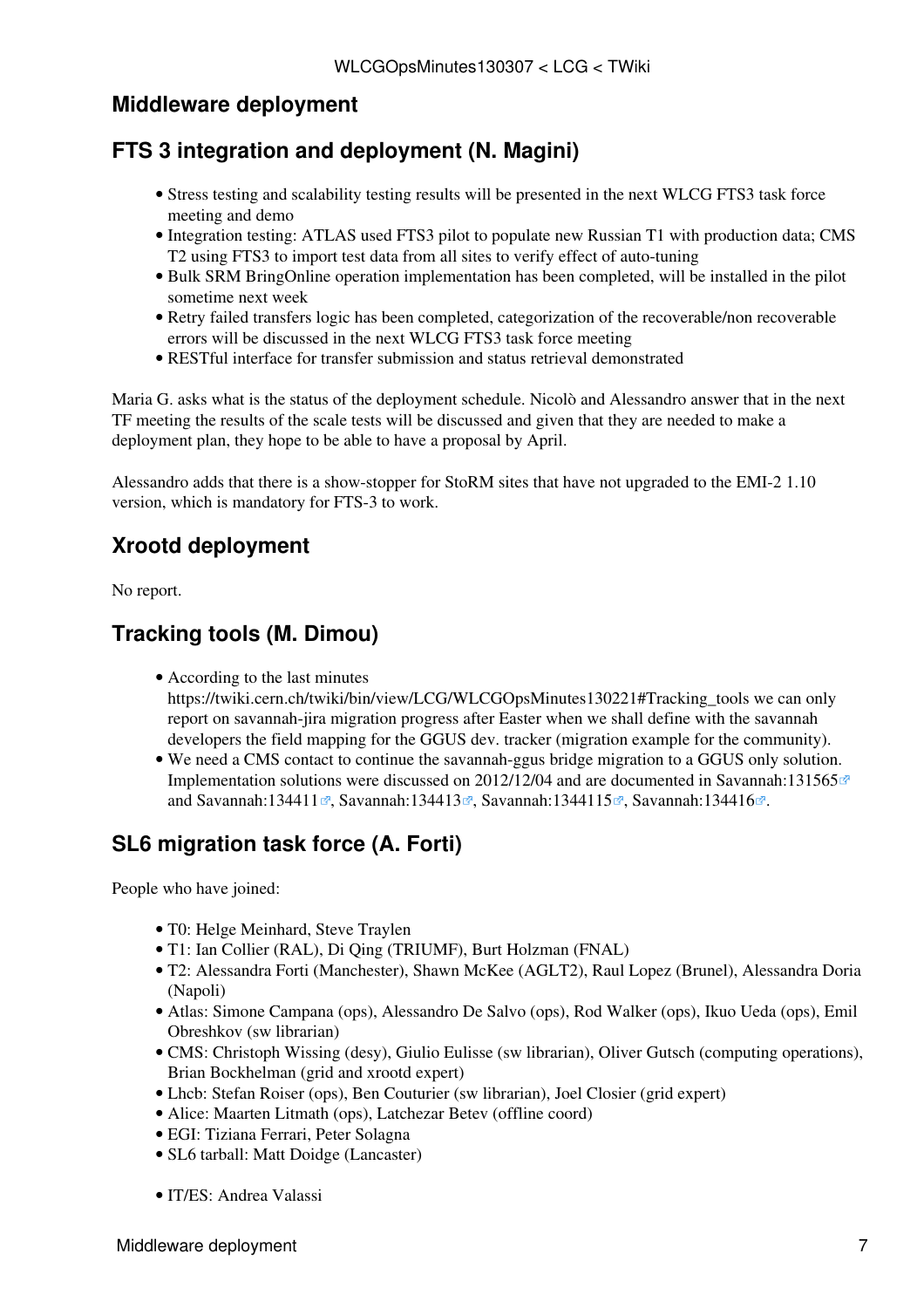#### WLCGOpsMinutes130307 < LCG < TWiki

Mailing list: [egroup wlcg-ops-coord-tf-sl6-migration](https://e-groups.cern.ch/e-groups/Egroup.do?egroupId=10084417)<sup>®</sup>.

Twiki page: <https://twiki.cern.ch/twiki/bin/view/LCG/SL6Migration>.

First points I collected in the discussions already had either in this forum or at the GDB

- 1. Understand each experiment sites status, i.e. Alice has already some sites on SL6, Atlas has 1, CMS? Lhch?
- 2. Put together the documentation necessary for sites: some twiki pages already exist are there others? Are they all visible to the external world or do they require special access?
- 3. Test HEPOS\_libs on external sites not using SLC6
- Do we need test queues at sites? How can the upgrade be done? Atlas needs the SL6 nodes separated 4. from the SL5 ones, I'm told CMS doesn't care because the pilot can test (is that true?), Lhcb? Alice?
- 5. What communication channels should we use to help sites move? Experiments? Tickets?
- 6. Do we need to follow every site?
- Do we need to coordinate T1s? Atlas dosn't want all T1s going at the same time for example what are 7. the other experiments thinking?
- OSG sites? At the moment the representation is mostly EU centric + Canada. 8.
	- ♦ FNAL and AGLT2 are represented now.
- Do we need a target date? If yes it is important it either is far away from EMI-3 migration or it 9. coincides with it. EMI-3 migration is by 30 April 2014.
- 10. Issue with lxplus migration timeline raised by CMS. This has been solved.

Concerning the proposed target date for the migration to complete, it is agreed that September is too aggressive due to the summer holidays and October is more realistic. The expectation is that most sites will have migrated by then, and the rest of autumn will be needed for the "tails". Alessandra adds that many sites are eager to start now; more than half of the US-CMS sites have already migrated and US-ATLAS is pushing as well.

## <span id="page-8-0"></span>**News from other WLCG working groups**

## <span id="page-8-1"></span>**AOB**

Maria G. reminds that the next will be a planning meeting, in two weeks.

## <span id="page-8-2"></span>**Action list**

- Build a list by experiment of the Tier-2's that need to upgrade dCache to 2.2.
- Inform sites that they need to install the latest Frontier/squid RPM by April at the latest.
- Inform CMS sites that they must configure a queue with a length of at least 48 hours, if they have not done it already. **DONE**
- Inform CMS DPM sites that they should enable the xrootd interface. **DONE**
- Maarten will look into SHA-2 testing by the experiments when the new CERN CA has become available.
- MariaD will convey savannah developers OliverK's idea to place a banner on every savannah ticket warning about the switch off date. **DONE:** [Savannah:134651#comment14](https://savannah.cern.ch/support/?134651#comment14)
- Tracking tools TF members who own savannah projects to list them and submit them to the savannah and jira developers if they wish to migrate them to jira. AndreaV and MariaD to report on their experience from the migration of their own savannah trackers.